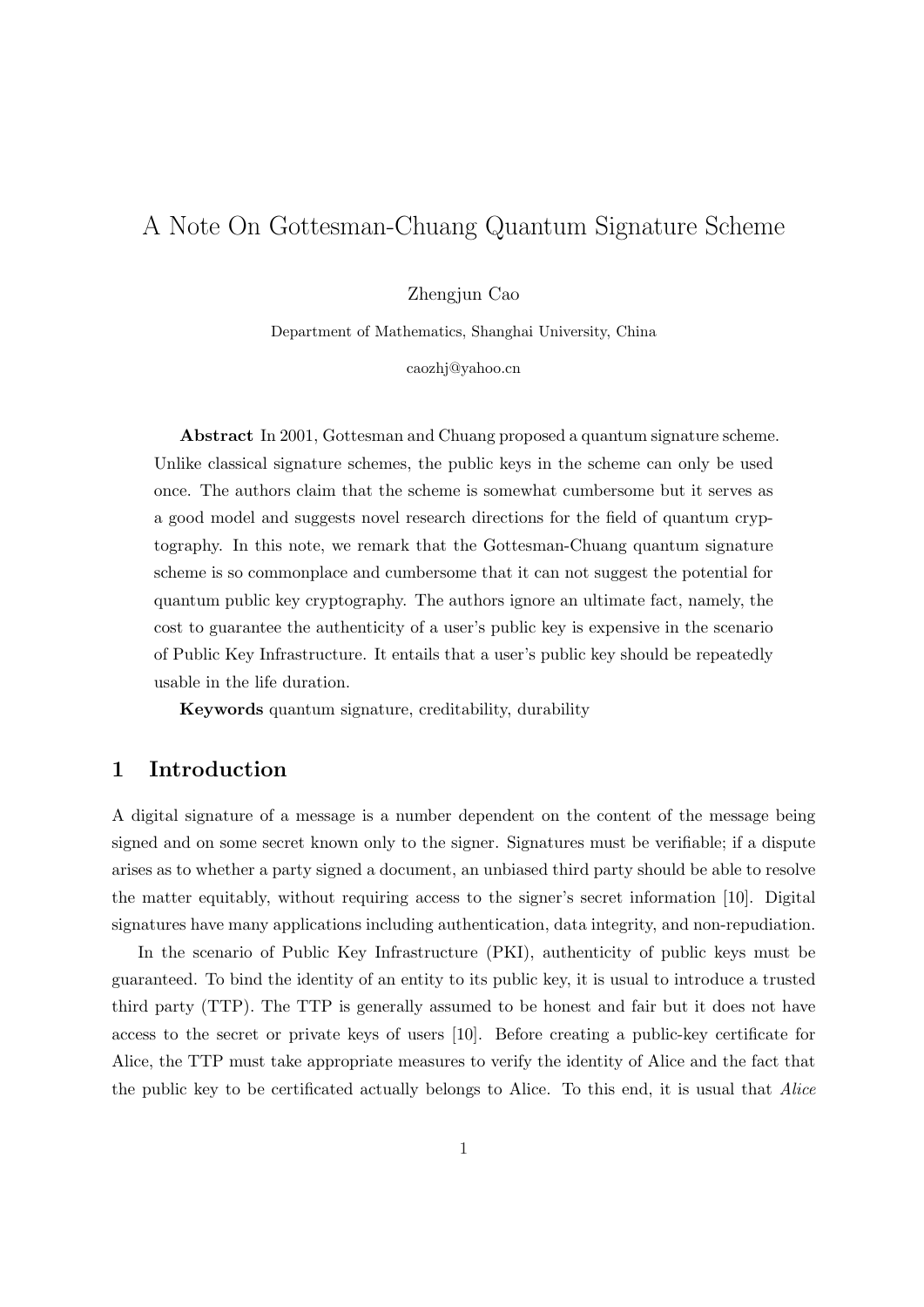has to appear before the TTP with a conventional passport as proof of identity, and submit her public key along with evidence that she knows the corresponding private key.

Explicitly, a user's public key has to satisfy:

- (1) Creditability. It should be authenticated by a certification authority.
- (2) Accessibility. It should be easily accessible to any user.
- (3) Durability. It should be repeatedly usable in the life duration because the cost to generate and distribute a user's public key is expensive.

In 2001, Gottesman and Chuang [5] proposed a quantum digital signature scheme. To sign a classical bit b, the signer has to unveil the secret keys  $k_b^1, k_b^2, \dots, k_b^j$ , where  $k_b^i, 1 \le i \le j$  are L-bit strings,  $j, L$  are security parameters. The authors point out the scheme is somewhat cumbersome but the underlying principles suggest novel research directions for the field of quantum cryptography.

In this note, we investigate the Gottesman-Chuang quantum signature scheme, and remark that the scheme is so commonplace and cumbersome that it can not suggest the potential for quantum public key cryptography. The authors ignore an ultimate fact, namely, the cost to guarantee the authenticity of a user's public key is expensive in the scenario of PKI. It entails that a user's public key should be repeatedly usable in the life duration.

## 2 Review of Gottesman-Chuang quantum signature scheme

The Gottesman-Chuang quantum signature scheme [5] can be described as follows.

[Setup] Set f be an appropriate quantum one-way function, and  $c, j, L$  be the security parameters. All participants in the protocol know how to implement the map  $k \to |f_k\rangle$ . Alice randomly chooses L-bit strings  $k_0^i, k_1^i, 1 \le i \le j$ . The strings will be Alice's private keys. The corresponding states  $|f_{k_0^i}\rangle, |f_{k_1^i}\rangle, 1 \le i \le j$ , will be Alice's public keys.

[Signing] To sign a single-bit message b, Alice generates  $(b, k_b^1, k_b^2, \dots, k_b^j)$ , and sends it over an insecure classical channel. Thus, Alice reveals the identity of half of her public keys. Alice also discards all used and unused private keys.

[Verifying] The verifier checks each of the revealed public keys to verify that  $k_b^i \rightarrow |f_{k_b^i}\rangle$ . Count the number of incorrect keys and let this be s. Accept it as valid if  $s \leq cj$ .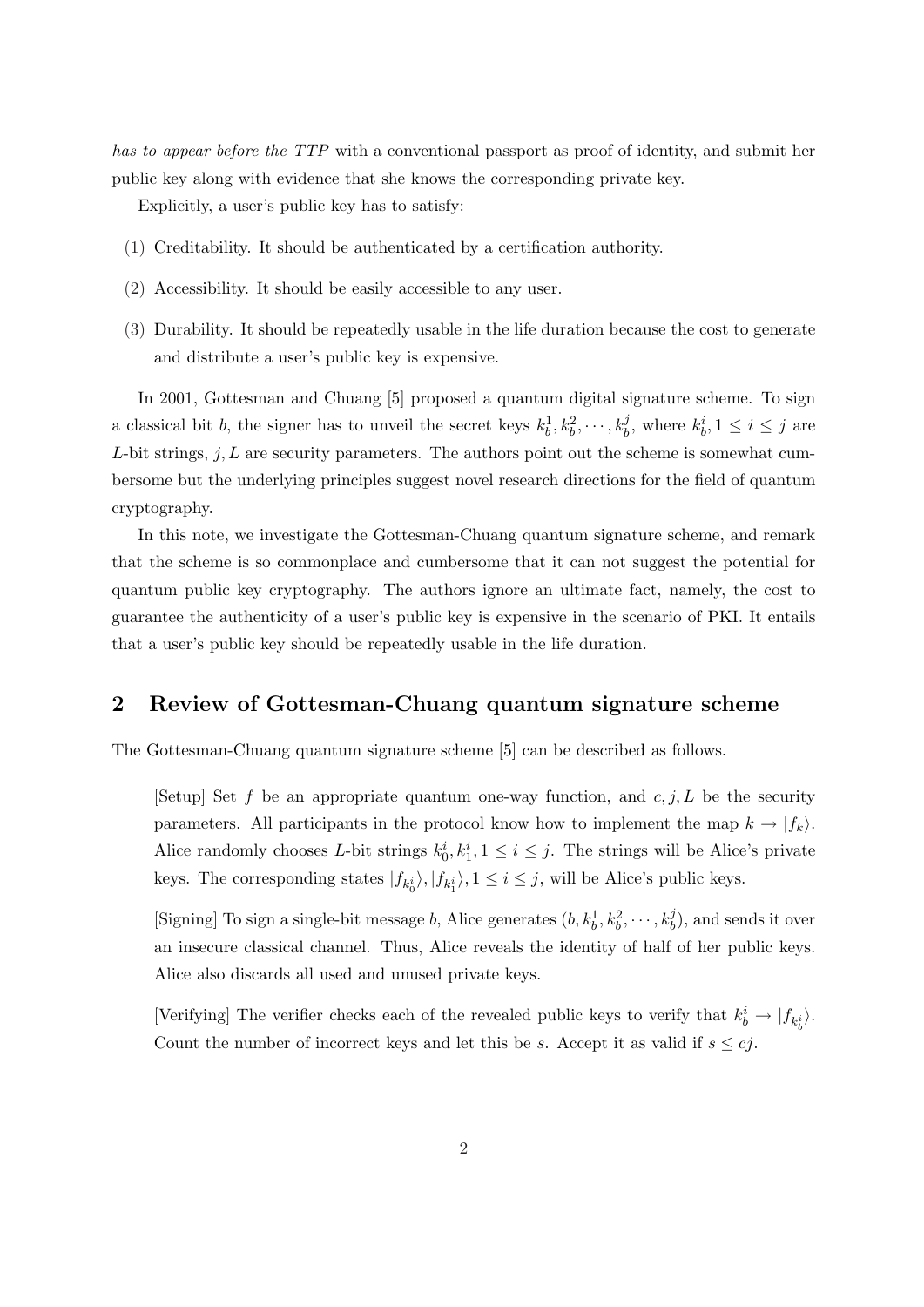# 3 Remarks on Gottesman-Chuang quantum signature scheme

#### 3.1 On the accessibility of the signer's public key

In the classical case, we know, to distribute public keys is of comparatively low cost because any participant can extract other's authentic public key from a public directory.

In the quantum signature scheme the signer's public keys are quantum states  $|f_{k_0^i}\rangle, |f_{k_1^i}\rangle, 1 \leq$  $i \leq j$ . To make sure that any verifier easily accesses to the signer's public keys, the authors [5] suggest a straightforward solution. It assumes the existence of a trusted key distribution center, which has authenticated links to all participants. Alice sends her public keys to the key distribution center, which performs swap tests between corresponding pairs of public keys. If any pair of public keys fails the swap test, the center concludes Alice is cheating; otherwise it forwards a copy of each public key to each recipient.

Apparently, the cost to distribute public keys (quantum states) in the solution is impressive because it requires that the key distribution center has authenticated links to all participants. Actually, if these authenticated links exist, the signer can directly send the signed message to the center via an authenticated channel, the center then forwards it to any recipient via a corresponding authenticated channel. In this case, the key distribution center acts as a creditable courier. There is no necessary for the recipient to certify the origin of the received message because of the presence of a courier.

#### 3.2 On the durability of the signer's public key

The authors point out that the signer can only use his/her private keys once, as well as the corresponding public keys. Whether from the practical point of view or from the theoretical point of view, this is not applicable. The authors ignore an ultimate fact, namely, the cost to guarantee the authenticity of a user's public key is expensive in the scenario of PKI. It entails that a user's public key should be repeatedly usable in the life duration.

#### 3.3 On other schemes inspired by Gottesman-Chuang signature

In the past decade, there are some quantum signature schemes [9, 14] directly inspired by the Gottesman-Chuang quantum signature. We observe that the schemes are commonplace [2, 3]. We also observe that the quantum secret sharing schemes [6, 11, 8, 13, 12, 7] are not true secret sharing as claimed, instead they are quantum key distribution schemes [4]. Naturally, they are variations of BB84 scheme [1]. So far, no sophisticated cryptographic primitive has been fulfilled in quantum cryptography. The so-called quantum cryptography consists mainly of the quantum key agreement and quantum encryption.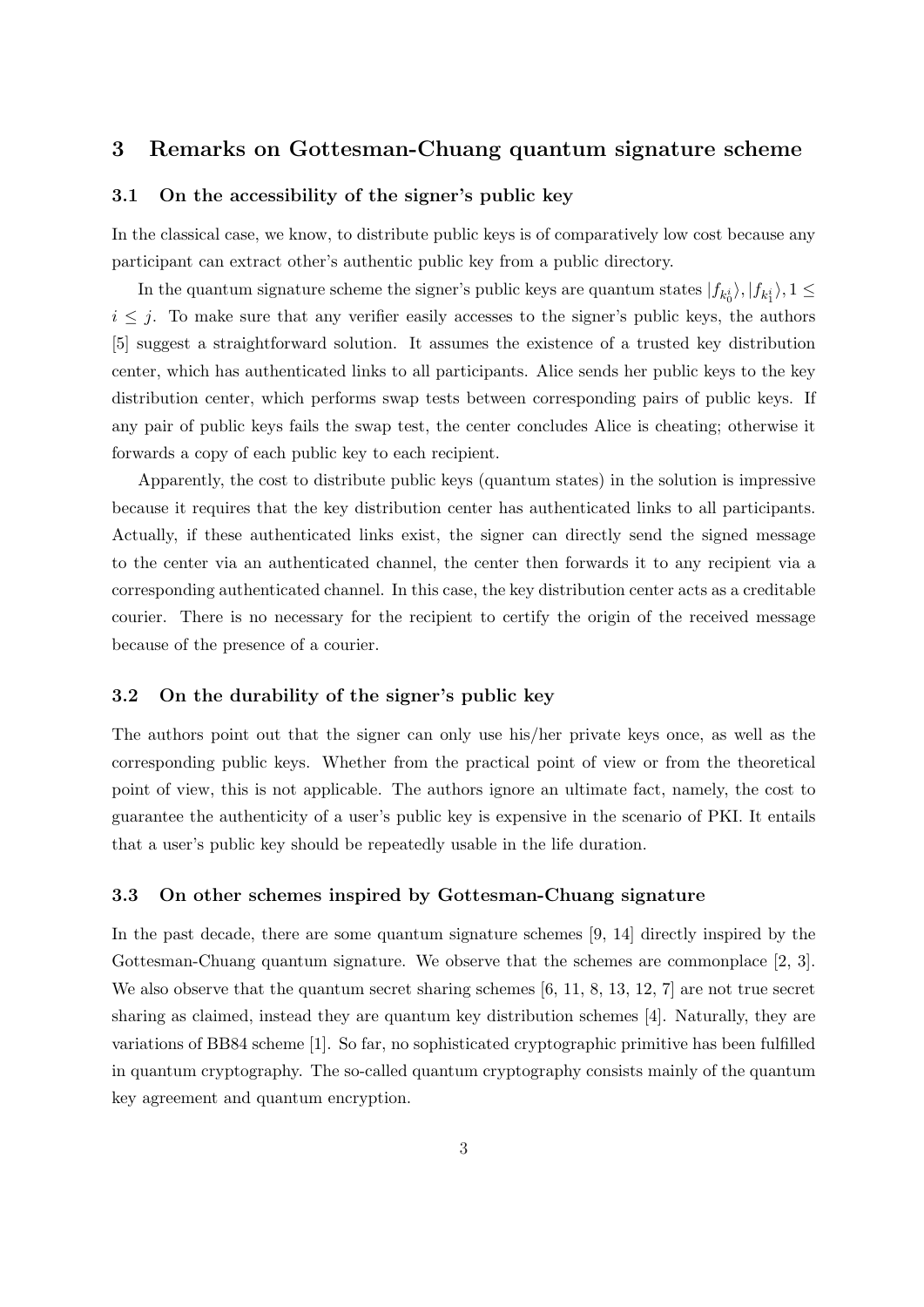# 4 Conclusion

The main difference between classical cryptography and quantum cryptography is that the former depends on pure mathematical principles while the later depends on quantum laws. They are based on two different intractabilities. One is mathematical intractability, the other is physical manipulating intractability. In some senses, the physical manipulating intractability is like the intractability of manipulating invisible inks in ancient times. In view of the difference, we think it is usual that some cryptographic primitives achieved in classical cryptography can not be acquired in quantum cryptography.

## References

- [1] C. Bennet and G. Brassard, Proc. IEEE Int. Con. Computers, Systems, and Signal Processing (IEEE Press, New York, 1984) pp. 175-179.
- [2] ZJ Cao, O.Markowitch, Security Analysis of One Quantum Digital Signature Scheme, 6th International Conference on Information Technology: New Generations (ITNG 2009), IEEE CS, pp. 1574-1576.
- [3] ZJ Cao, O. Markowitch, A note on an arbitrated quantum signature scheme, International Journal of Quantum Information, Vol. 7 (6), 2009. World Scientific Publishing Co., pp. 1205-1209.
- [4] ZJ Cao, O. Markowitch, A note on some quantum secret sharing schemes, International Journal of Quantum Information. World Scientific Publishing Co. (to appear)
- [5] D. Gottesman and I. Chuang, Quantum Digital Signatures. arXiv:quant-ph-0105032
- [6] S. Gaertner, C. Kurtsiefer, M. Bourennane and H. Weinfurter, Phys. Rev. Lett. 98 (2007) 020503.
- [7] M. Hillery, V. Bužek and A. Berthiaume, *Phys. Rev. A* 59 (1999) 1829.
- [8] L. Hsu and C. Li, *Phys. Rev. A* **71** (2005) 022321.
- [9] X. Lü, DG Feng, Quantum digital signature based on quantum one-way functions, Advanced Communication Technology 2005 (ICACT 2005). IEEE CS, pp. 514-517.
- [10] A. Menezes, P. Oorschot and S. Vanstone, Handbook of applied cryptography (CRC Press, 1996)